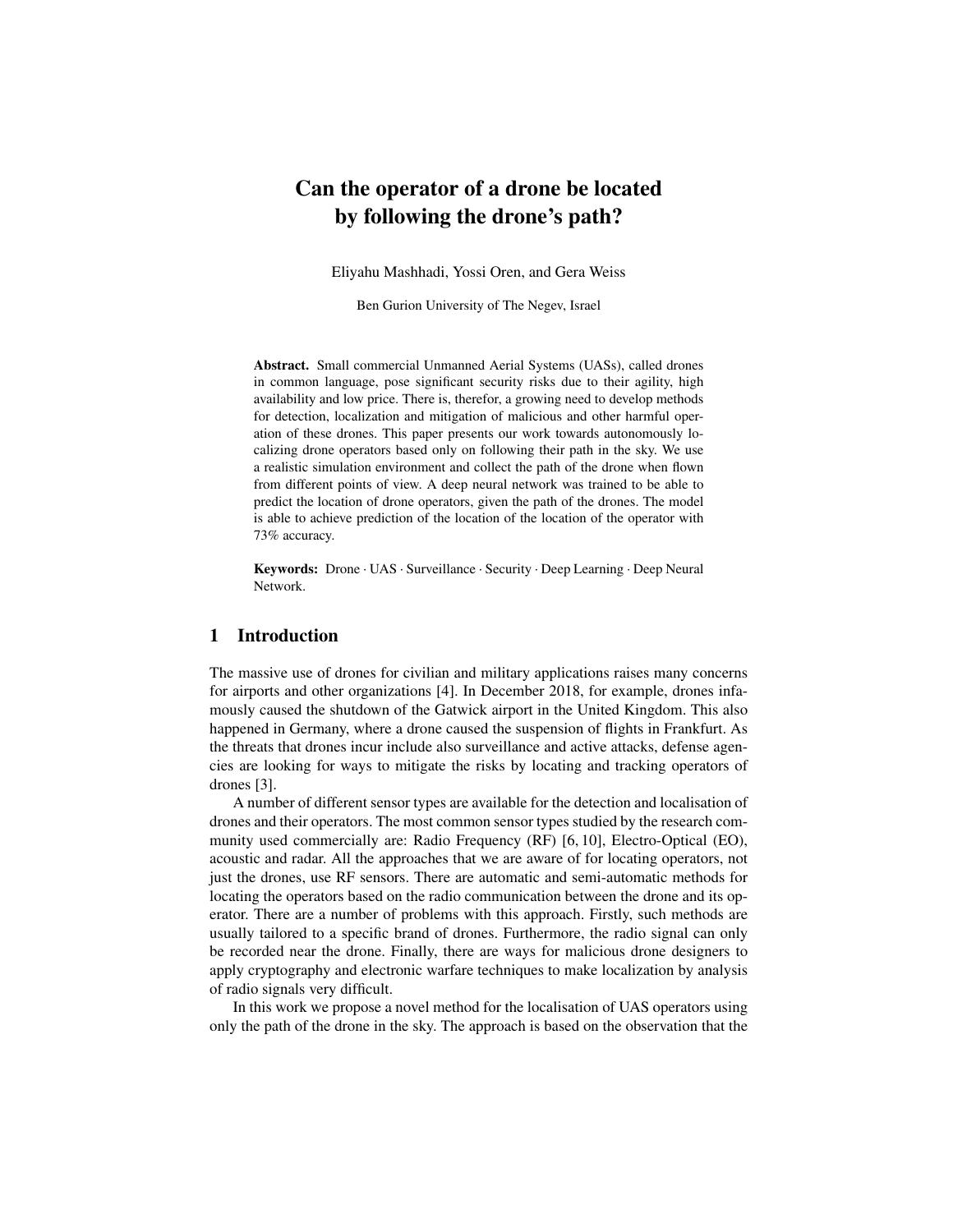#### 2 Eliyahu Mashhadi, Yossi Oren, and Gera Weiss

behaviour of a drone in the air is visibly different depending on where the pilot is. An experienced external viewer can usually tell if the pilots uses First-Person-View (FPV) machinery or if they look at the drone from east or if they look at it from a distance. We assume that the defenders are capable of tracking the path of the drone in the sky, and show that this information is enough to gain valuable information on the location of the operator. While the path can be measured from a relatively large distance [1], it contains information because the operators usually react to environmental conditions such as sun dazzle, obstructions, etc. Our experiments show that the reactions of the operators to these conditions gives away enough information for obtaining substantial information about the location of the operator by analyzing the path of the drone in the sky. Note that we are not necessarily aiming for full localization in all setting, even the ability of distinguish between three different operators, looking from three different points of view, carrying the same known task (which is what we demonstrate in this paper) can be useful for defenders. For example, the defenders of an airport cad use such knowledge to block the line of sight of the pilot of an infiltrating drone. To the best of our knowledge, we are the first to provide a data-set of flight-paths labeled with the point-of-view of the operator and to train neural networks on such data.

# 2 Methodology

To allow for a controlled environment, we conducted all our experiments with a flight simulator that provides a realistic flight experience for the operator that includes sun gazes, obstructions, and other visual effects that produce the reactions of the operators that allow us to identify their location. Specifically, we used AirSim (Aerial Informatics and Robotics Simulation), which is an open-source, cross platform simulator for drones, ground vehicles such as cars and various other objects, built on Epic Games' Unreal Engine 4 [5]. AirSim provides more than 10 kilometers of roads with many city blocks. We used it via its API that allowed us to retrieve data and control drones in a safe environment. AirSim supports hardware-in-the-loop with driving wheels and flight controllers physically and visually realistic simulations. This allowed us to provide drone pilots with a real remote control and a simulation of the full piloting experience, including the artifacts that cause pilots to perform maneuvers that unintentionally disclose their position to the defenders that watch the path of the drone.



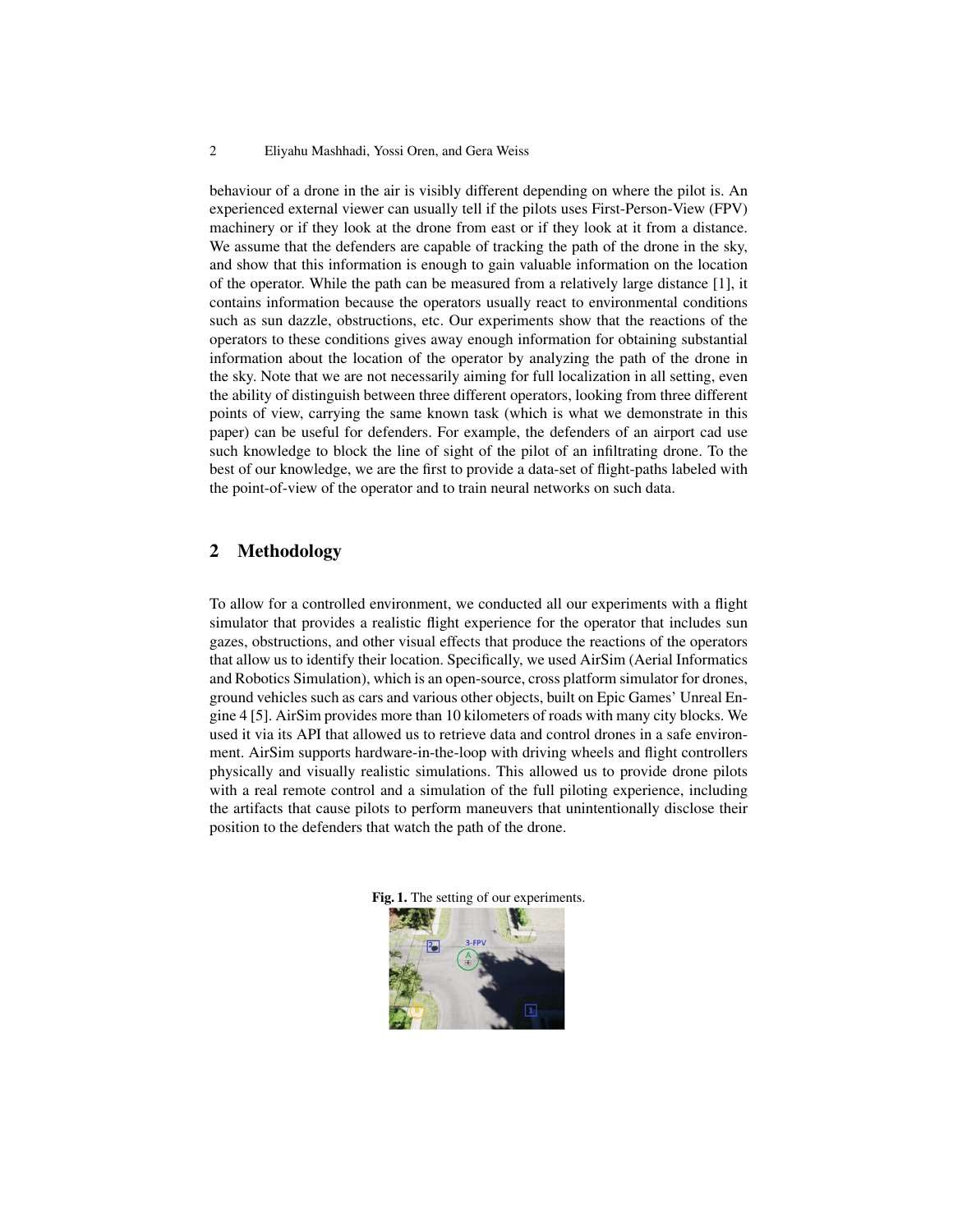As shown in Figure 1, we collected the path of the drone when flown from three different viewpoints. Two points, marked with 1 and 2, on two opposite sides of the intersection and a third point, marked by 3, from First Person View (FPV) where the operator gets the perspective of a real pilot that seats aboard the drone. In all the experiments the pilots were instructed to fly the drone from point A, in the middle of the intersection, to point B, at the bottom left.

Fig. 2. A log of a flight produced by AirSim.

| TimeStamp                  | POS X    | POS <sub>Y</sub>            | POS Z       | $O$ $W$  | o x      | O Y           | o z      |
|----------------------------|----------|-----------------------------|-------------|----------|----------|---------------|----------|
| 1557313139904              | 0.020689 | 0.025806                    | $-1.014527$ | 0.995622 | 0.001442 | $-0.001119$   | 0.093454 |
| 1557313140027              | 8.824383 | 0.030536                    | $-1.035369$ | 8.991322 | 0.001469 | $-0.001079$   | 0.131444 |
| 4 1557313140150            | 0.028316 | 0.035702                    | $-1.044194$ | 0.985579 | 0.001503 | $-0.001028$   | 8.169208 |
| 5 1557313140276            | 0.032581 | 0.041509                    | $-1.054980$ | 0.979984 | 0.001545 | $-0.000964$   | 0.199066 |
| 6 1557313140411            | 0.037385 | 0.048357                    | $-1.077708$ | 0.975740 | 0.001586 | $-0.000898$   | 0.218925 |
| $1557212140527$ $0.013050$ |          | $A$ $A$ $B$ $B$ $A$ $B$ $B$ |             |          | 0.00101  | <b>COOCCA</b> | 0.22024c |

The results of the experiments were files, such as the one presented in Figure 2, containing the log of the flight produced by AirSim. This simulates the data that we expect that the defenders can collect. It contains the full path information including the position, the orientation, and the picture of the drone in each time step. As elaborated below, we did not always use all this information with full accuracy, because it is not necessarily available.

Fig. 3. A comma separated file ready to be used for machine learning..<br>
Ihead  $\cdot$ n7 {TRAIN\_DATASET\_FILE\_PATH}

| 57,360,FPV,north west tree,south east sewer                                                                       |
|-------------------------------------------------------------------------------------------------------------------|
| 1.8e-06,2.5333333333333334e-06,-0.0049283333333334,3.62666666666667e-05,4.47333333333334e-05,-0.0053670666666     |
| 1.000000000000001e-07.1.33333333333334e-07.-0.00488583333333334.1.833333333333335e-06.2.3666666666666667e-06.     |
| 2.3333333333333339e-06.1.033333333333333e-06.-0.004908133333333334.1.3366666666666667e-05.5.66666666666667e-06.-0 |
| 66666666666666667e-08,-2,6666666666666667e-07,-0,00490996666666667,1,83333333333355e-06,-5,666666666666667e-06,   |
| 2.33333333333333339-07.3.33333333333335e-07.-0.0051110999999999995.4.66666666666666e-06.6e-06.-0.0066421666666    |
|                                                                                                                   |

We then parsed these text files and translated them to the format shown in Figure 3 that is more amenable for efficient machine learning tasks. The data-set that we have created is publicly available and is considered one of the contributions of this paper. The data-set contains 81 flights, 27 from each operator location (A, B, or C). Each flight is represented by a file with 360 features consisting of 120  $(X, Y, Z)$  triplets, each representing the position of the drone at a specific time along the flight. The location of the drone was captured in 8 Hertz, i.e., we recorded an (X,Y,Z) triplet every 125 milliseconds.

# 3 Results

In this section we report on the main results we obtained with our experiments.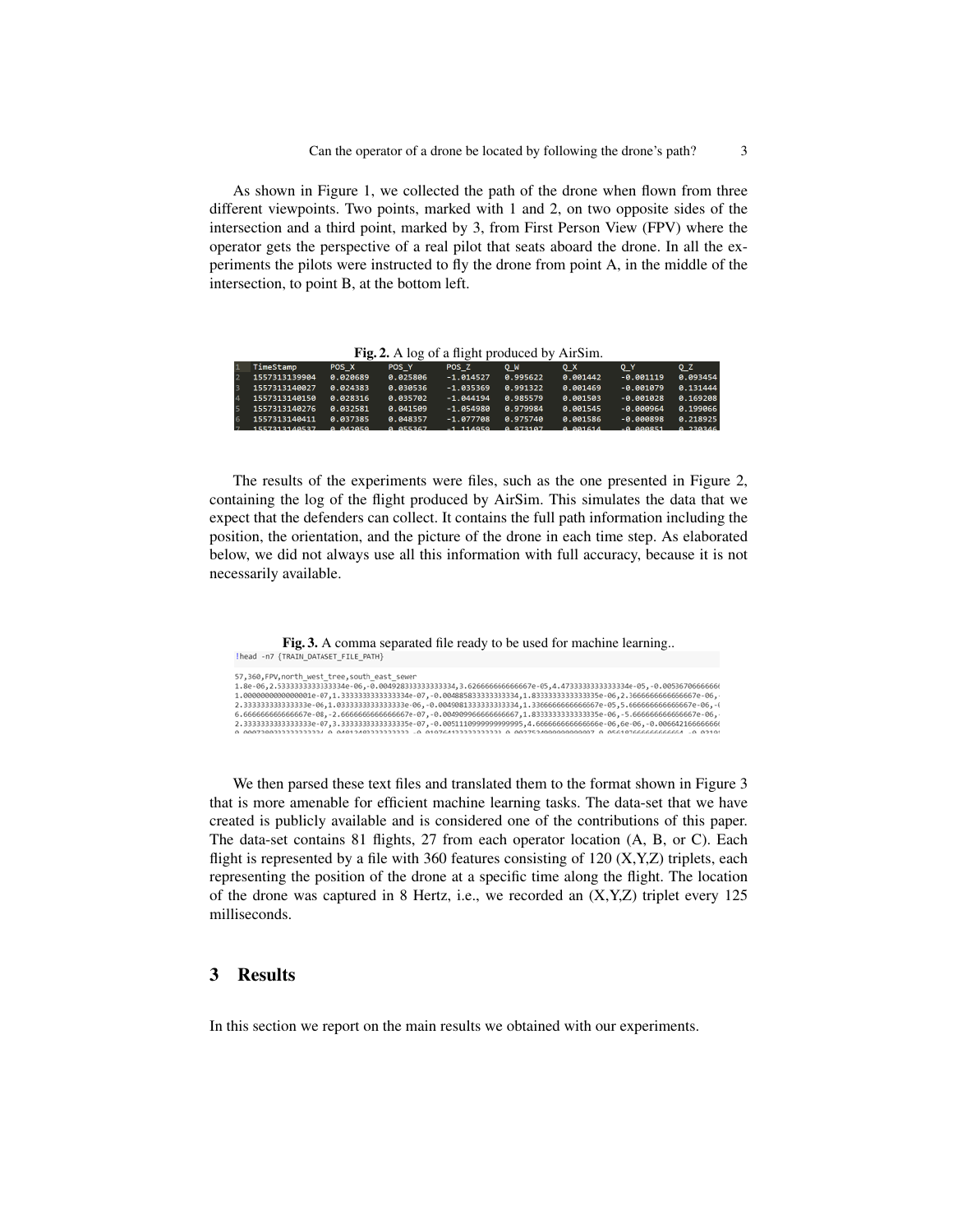

Fig. 4. A dense neural network we used for identification of the location of the drone's operator.

#### 3.1 The path of the drone gives away information on the location of the pilot

We used the data-set described in Section 2 to train neural networks with different parameters and typologies, as shown in Figure 8. The topology that yielded the best results is built of two dense layers as shown in Figure 4. It allowed us to demonstrate that it is possible to infer significant information about the location of the operator form by analyzing the path of the drone.

|    | batch size.   number of neurons |    | epochs   activation function | Accuracy |
|----|---------------------------------|----|------------------------------|----------|
| 10 | 80                              | 13 | relu                         | 73.99    |
| 20 | 80                              | 13 | sigmoid                      | 73.99    |
| 20 | 80                              | 10 | relu                         | 73.64    |
| 10 | 20                              | 10 | elu                          | 73.64    |
| 20 | 80                              | 13 | relu                         | 73.28    |
| 10 | 20                              | 8  | relu                         | 73.28    |
| 20 | 20                              | 13 | sigmoid                      | 72.92    |
| 10 | 80                              | 10 | relu                         | 72.92    |
| 10 | 20                              | 13 | elu                          | 72.57    |
| 10 | 80                              | 8  | sigmoid                      | 72.57    |
|    |                                 |    |                              |          |
|    |                                 |    |                              |          |
|    |                                 |    |                              |          |

Fig. 5. The variations of the neural networks produced by our script.

We repeated the training and quality measurement process many times with an automatic script that created a variety of similar models by varying the parameters of the model shown above. We chose the variation of the model that produced the best results, and tested its accuracy with respect to records in the data set that were not used for training. This model was able to guess the viewpoint of the operator with 73% accuracy.

#### 3.2 The orientation of the drone is not needed

Beyond location, the defender that observes the drone can also measure its Euler angles. Because such measurements may require more expensive equipment mounted closer to the drone, we ran experiments to measure how much this information can contribute to the accuracy of identification of the pilot's point-of-view.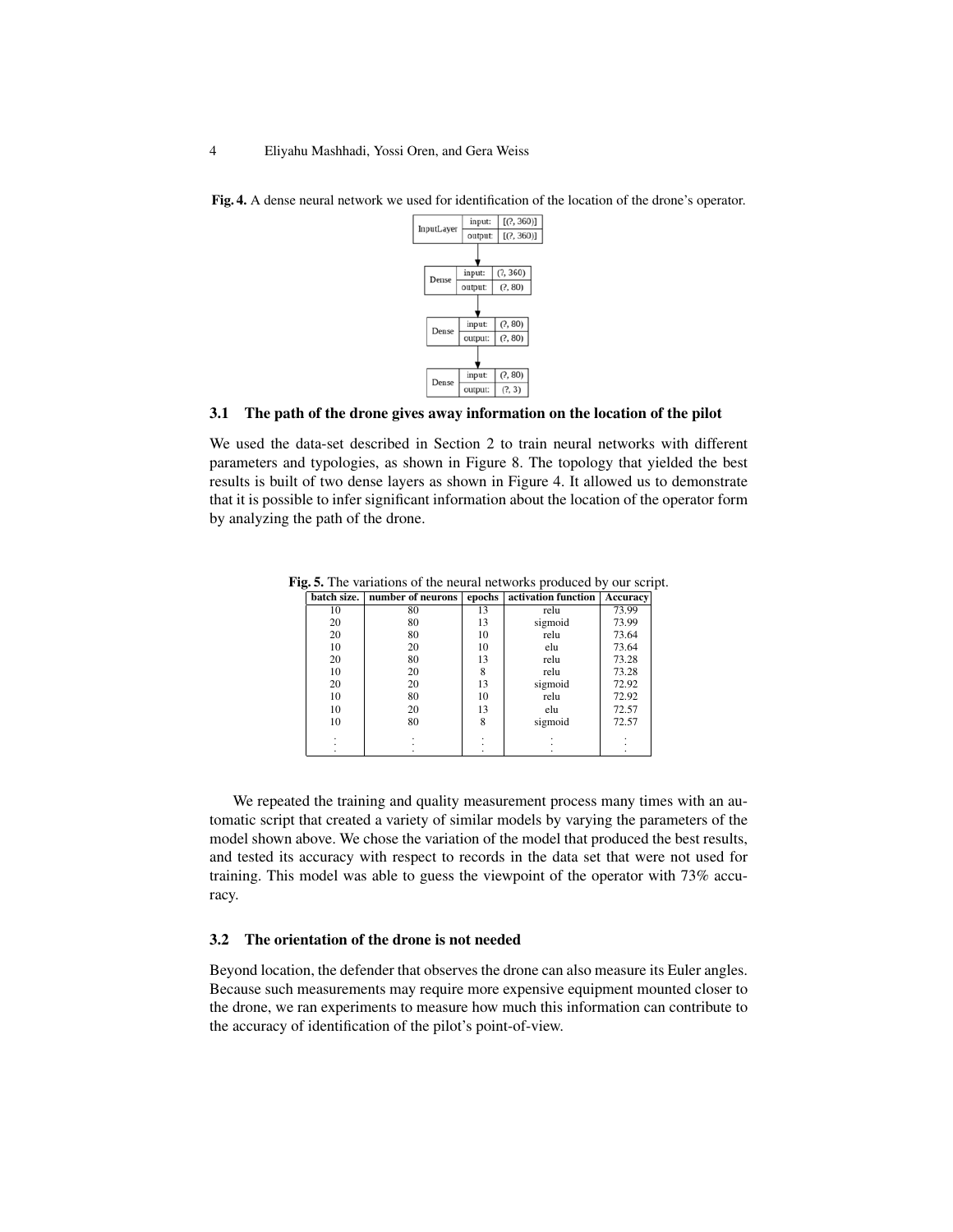To this end, we extended our data-set with information about the orientation of the drone along its flight. When trained and tested with both location and orientation data, our neural networks achieved accuracy of 74%, which is a one percent improvement over the accuracy we obtained with location information only. When trained with orientation data only, the performance degraded a little to 71% precision. Our conclusion is that it seems that there is no need for measuring the orientation of the drone, if this entails costs and limitations.

Our explanation to the fact that the orientation information did not contribute much to the accuracy of the inference is that the location and the orientation variables are coupled. Specifically, the speed of the drone in each direction is a direct function of the thrust of the rotors and the Euler angle that corresponds to that direction. Thus, the location of the drone can be inferred within some error margins by integrating its rotations on all axes. Evidently, the neural network that we have designed was able to take advantage of these relations when we asked it to use only position or only rotation information.

#### 3.3 Recurrent networks are not better for the task

Since our motivation was to identify temporal patterns in the data, we thought that it may be possible to improve the accuracy of the network in performing the required task by applying a recurrent neural network (RNN). Such networks have a temporal dimension so they can handle time and sequences.



We tried the recurrent topologies depicted in Figure 6. As shown in Figure 7, these networks yielded only 55% accuracy. We do not know how to explain this performance degradation.

### 3.4 The effect of measurement disturbances, measurement accuracy and and sampling rate

While we ideally want to measure the a time-varying position of the drone so we can accurately reconstruction of the signal from collected discrete data points, the sampling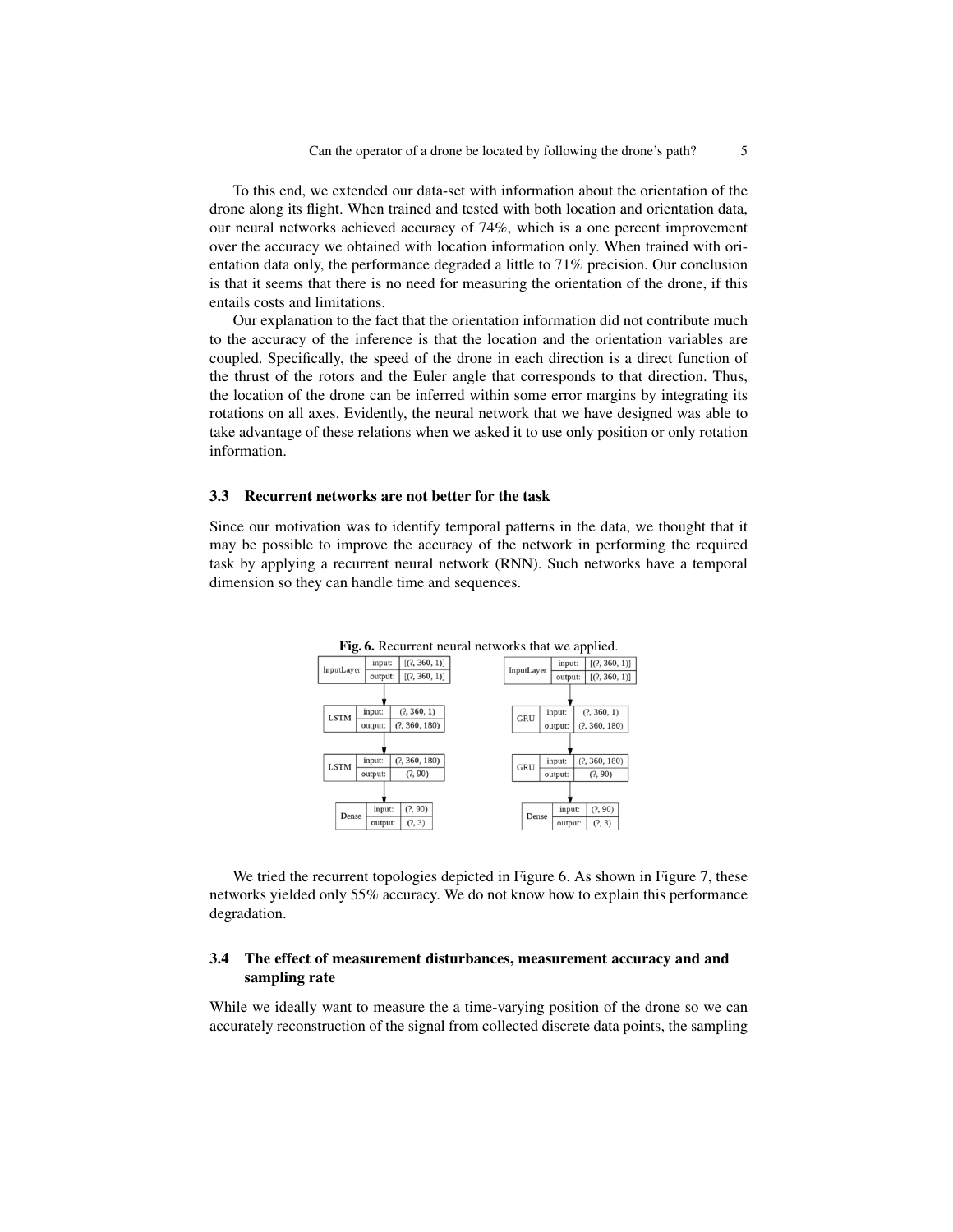#### 6 Eliyahu Mashhadi, Yossi Oren, and Gera Weiss

Fig. 7. Recurrent neural networks that we applied.

| LSTM:                                                                                                                                                  |
|--------------------------------------------------------------------------------------------------------------------------------------------------------|
| average_result:55.00000059604645, number_of_neurons:130, activation_func: <function_softplus_at_0x7f7ad3034c80>,</function_softplus_at_0x7f7ad3034c80> |
|                                                                                                                                                        |
| average result:52.85714417695999, number of neurons:150, activation func: <function 0x7f7ad304d950="" at="" sigmoid="">,</function>                    |
| average_result:50.000001192092896, number_of_neurons:130, activation_func: <function 0x7f7ad304d950="" at="" sigmoid="">,</function>                   |
| average_result:48.571429550647736, number_of_neurons:180, activation_func: <function 0x7f7ad3034c80="" at="" softplus=""></function>                   |
| average result:48.571429550647736, number of neurons:100, activation func: <function 0x7f7ad3034c80="" at="" softplus=""></function>                   |
| $_{\rm{meul}+47.857143588913544}$ number of neurons:88, activation functyfunction softnlus at 8x7f7ad3834c88\                                          |
|                                                                                                                                                        |
| GRU:                                                                                                                                                   |
| average_result:57.85714417695999, number_of_neurons:130, activation_func: <function 0x7f7ad304d<="" at="" sigmoid="" th=""></function>                 |
| average result:55.71428745985031, number of neurons:180, activation func: <function 0x7f7ad304d<="" at="" sigmoid="" th=""></function>                 |
| average result:53.57142984867096, number of neurons:150, activation func: <function 0x7f7ad303<="" at="" softplus="" th=""></function>                 |
| average result:50.00000089406967, number of neurons:180, activation func: <function 0x7f7ad303<="" at="" softplus="" th=""></function>                 |
| average result:49.285715222358704, number of neurons:80, activation func: <function 0x7f7ad303<="" at="" softplus="" th=""></function>                 |
| average result:48.571429550647736, number of neurons:100, activation func: <function 0x7f7ad304<="" at="" sigmoid="" th=""></function>                 |
| average result:47.1428582072258, number of neurons:80, activation func: <function 0x7f7ad304d95<="" at="" sigmoid="" td=""></function>                 |
| average result:47.142857909202576, number of neurons:150, activation func: <function 0x7f7ad304<="" at="" sigmoid="" td=""></function>                 |

speed and precision of the measurement instruments can directly affect the ability to reconstruct the signal [7]. Ideally, the measurement infrastructure captures the signal continuously with perfect accuracy (precision and trueness). But in reality, many devices sample signals discretely. And they are affected by noise. systematic noise affects trueness, while random noise compromises precision. Clearly, the more information about the signal we can capture with the data points, the better accuracy. Where necessary, the amount of signal data can be increased by collecting more samples per unit of time, and by improving the signal-to-noise ratio of each sample.

Figure 8 shows the trade-off between sampling rate and precision. The table shows that, as expected, reducing the sampling frequency reduces the accuracy rather dramatically. This shows that the identification of the position of the operator of the drone relies on relatively high frequency properties of the signal, i.e., on variation of the path that can only be detected when the position of the drone is sampled at high frequency.

| Rate           | Time diff. | Accuracy |
|----------------|------------|----------|
| Hz.            | seconds    |          |
|                | 0.125      | 73.57    |
|                | 0.25       | 67.5     |
| 3              | 0.375      | 60.35    |
| $\overline{c}$ | 0.5        | 56.07    |
| 4/3            | 0.75       | 47.28    |
| 8/7            | 0.875      | 44.64    |
|                |            | 40.71    |

Fig. 8. The effect of the sampling rate on accuracy.

Figure 9 shows the trade-off between the sampling precision and the accuracy of the estimation. This data shows that our ability to estimate where the operator of a drone is does not drop very dramatically when the location of the drone is measured with lower precision. This indicates that the maneuvers that the network bases its estimation upon are relatively wide, i.e., we see that the network is able to detect the differences even with a precision level of one decimeter.

Figure 10 shows the effect of sampling disturbances on the accuracy of the estimation. This data shows that event with noise that add up to 5 meters to the measurement, the neural network is able to maintain high estimation accuracy. This data indicates that the network is capable to ignore the distur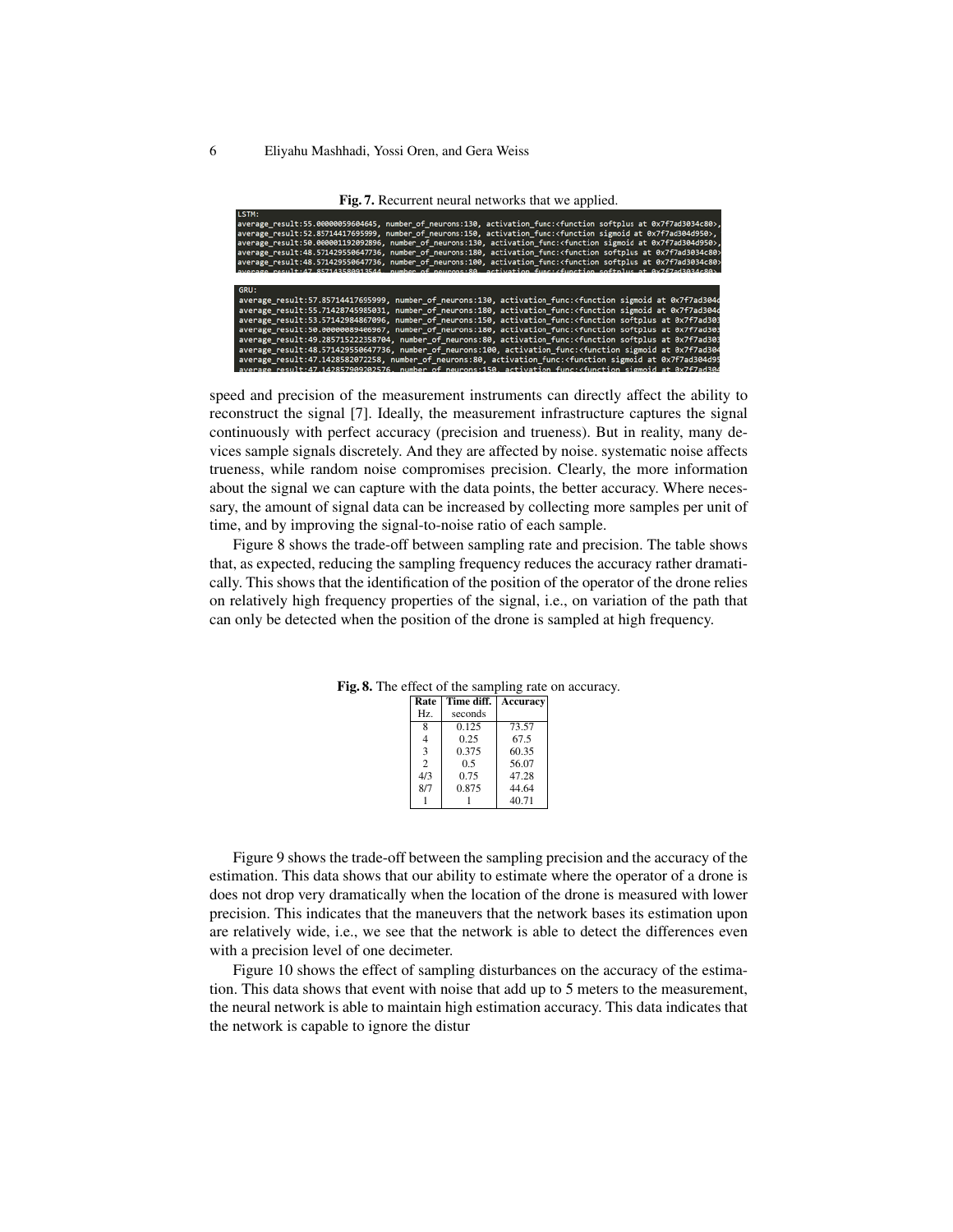| Fig. 9.                              |          | <b>Fig. 10.</b>                          |          |
|--------------------------------------|----------|------------------------------------------|----------|
| <b>Sampling precision Estimation</b> |          | <b>Sampling Disturbance   Estimation</b> |          |
| meters                               | Accuracy | Uniform $[0, x]$ meters                  | Accuracy |
| $10^{-4}$                            | 73.57    |                                          | 73.57    |
| $10^{-3}$                            | 72.85    |                                          | 67.14    |
| $10^{-2}$                            | 72.85    |                                          | 62.14    |
| $10^{-1}$                            | 68.21    | 10                                       | 48.57    |
|                                      | 37.85    | 15                                       | 46.43    |

The effect of the sampling precision on estimation accuracy.

## 4 Related Work

The usual way for locating drone operators is via RF techniques. Locating drone signals can be a challenge due to the the amount of other WiFi, Bluetooth and IoT signals in the air. Drone operation radio signal have short duration, their frequency usually hops over most of the band and they have relatively low power. To effectively collect these signals, network-enabled sensors must be distributed around the flight area so the defenders can detect and locate the needed signals. For successful pinpointing of the operator, the signals should be isolated in frequency and time. After detecting the RC, the geolocation system must triangulate the signal using data it collects from the sensors. Since broad scanning of all the traffic is expensive due to sensor allocation and computational complexity, our work may complement RF based system by narrowing the search to more probable areas based on the drone path, which is easier to follow.

Another way that our work can complement RF based technique is by the observation that there is a strong association between the maneuvers of the drone and the command patterns sent via RF. This may allow to solve a crucial issue with RF based techniques that have trouble identifying the signal related to a specific drone in an urban environment where many similar signals (possible, even, from other drones of the same brand). We can train our neural networks to identify command patterns of the signal transmitted from the operator when the drone is turning, rotating, accelerating, and decelerating and use it to connect a signal to a specific drone in the air.

Lastly, RF based techniques can only detect the antenna from which the signal is sent. This may allow to intercept that antenna, but malicious operators can easily redirect their signal to another antenna without interrupting their mission. Our technique allows to get direct information about the viewpoint of the operators which allows more effective interception. Even identifying that the operator uses the FPV viewpoint can be useful, because the defenders can distract this view by clouding the area of the drone.

In the technical level, our work is also related to driver identification [9, 8, 2]. Models of driving behaviors is an active field of research since the 1950s. Because driving consists complex actions and reactions, different driver express different driving behaviors in different traffic situations. These differences can be detected by observing how drivers use the pedals, the way they use the steering wheel, how they keep their eyes on the road, how much distance they keep from the other cars, and many other factors. There is much work on using neural networks for translating sensory data that is easily collected while driving to an educated guess of who is currently driving the car. This work is related to ours in that it also tries to use machine learning for inference of hidden information from human behaviour. It is interesting to note that while recurrent